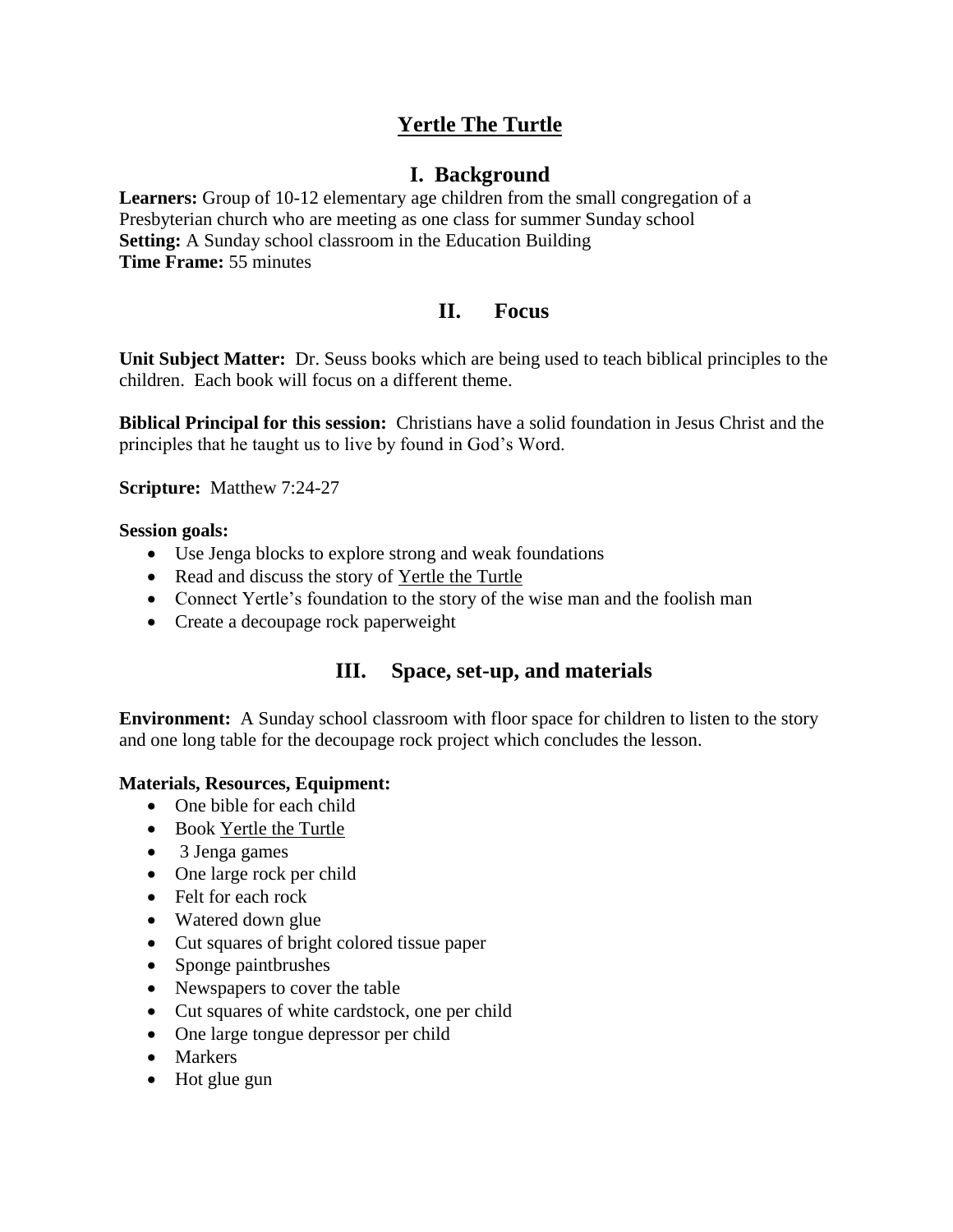# **IV. Step-by-Step Story Experience Plan**

### **FEELING into the story (10 minutes)**

- Group children into pairs and give each group some of the Jenga blocks.
- Ask each pair to build the tallest tower that they possibly can before it falls down.
- Observe children building and introduce the word "foundation" to discuss why some of the towers could be made taller than others.
- Tell the children that today we are going to hear a story about a turtle and his foundation

### **MEETING with the story (25 minutes)**

- Read the story of Yertle the Turtle and use the following questions to discuss it.
- Why was Yertle unhappy at the beginning of the story? What happens each time Yertle asks more turtles to help make his throne? How does Yertle's throne make him feel? How would you describe Mack? What words could describe Yertle? What does Yertle learn in this story?
- Link the weak foundation of Yertle's throne to the bible story of The Wise Man and the Foolish Man
- Read Matthew 7:24-27 together. How can we as Christians have a strong foundation for our lives so that we are not like the foolish man who built his house on the rocks?

### **RESPONDING out of the story (20 minutes)**

- Decoupage rock paperweights. Each child receives a large rock and a sponge paintbrush. Pie tins of watered down glue and tissue paper squares are placed on the long table. Each child chooses pieces of tissue paper to place on his/her rock to cover it. Use watered down glue to "paint" the paper onto the rocks. Make sure each child's rock is completely covered with bright colored pages and that all edges are firmly glued down. Place rocks at one end of the table to dry.
- Children each receive one square of cardstock and a marker to write "I stand on the rock of God's Word on their cardstock. Teacher will write for those who cannot do it themselves. Children will write their names on the back of their squares and leave them on the table.
- The rocks will need to dry beyond the hour of class time. After each is completely dried, the teacher will hot glue a tongue depressor to each rock. At the top of each tongue depressor, glue the cardstock with printed saying. Return completed projects during the next class time for children to take home.
- Close the session with a group prayer.

## **V. Rationale**

Our society today tempts children and their families with many different "foundations" for their lives which do not include active participation in a church and engagement in God's Word. Yertle the Turtle serves to illustrate that while foundations of our own creation may last a while, they ultimately cannot sustain us.